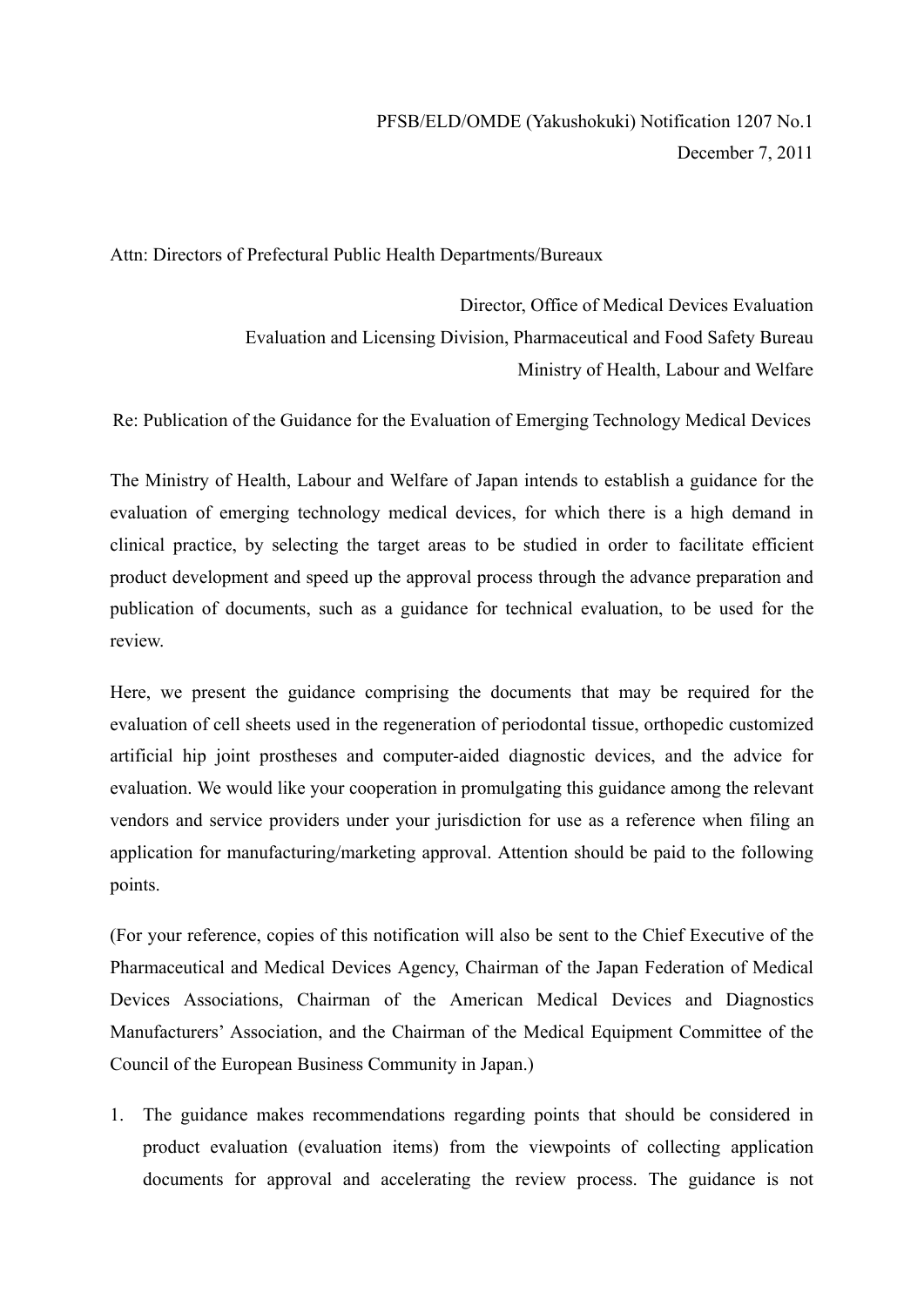positioned as a legal standard but is designed simply to suggest currently recognized evaluation items for emerging technology medical devices. It has to be noted that other kinds of evaluation may be needed, or there may be some exceptions to this guidance depending on the product characteristics.

2. When collecting documents and data required for submission of an application for approval of individual products, it is recommended that the issues presented in the guidance be discussed in advance, and to use the consultation service of the Pharmaceutical and Medical Devices Agency at the earliest possible opportunity.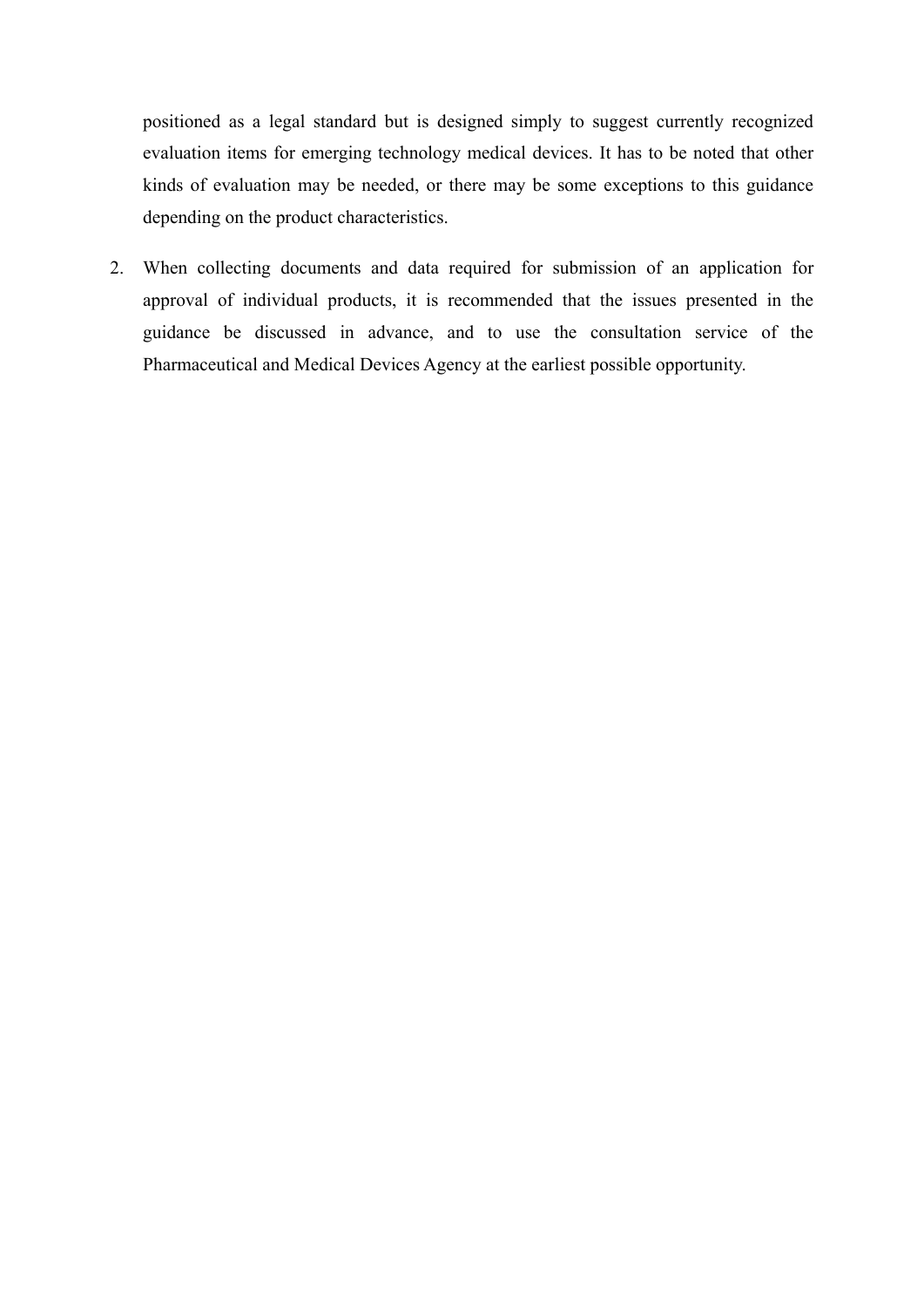### Guidance on Evaluation of Orthopedic Customized Artificial Hip Joint Prosthesis

#### 1. Introduction

In the field of orthopedics, implants (classified as "medical devices" by the Pharmaceutical Affairs Law) have been used widely as ready-made implants due to their proven mechanical and biological safety and efficacy, and have contributed to the improvement in the quality of medical care and the lives of people in Japan. However, in clinical practice, bone structure and geometry vary among individual patients, and there are reports of cases where readymade implants cannot be used effectively. Therefore, there is a compelling need for implants with greater compatibility for individual patients, so-called customized implants, as a solution to the problem of biological incompatibility.

Because customized implants are compatible with individual patients, they are expected to play a major role in the introduction of bone preservation therapies, ensuring compatibility and stability, implementation of less invasive surgical procedures, successful functional reconstruction, improvement of implant service life, early rehabilitation and reentry into society, and reduction in the need for revision surgery. In other words, it will be beneficial not only for patients and medical workers but also in terms of medical economics to have the needs of patients and medical workers satisfied and to secure excellent clinical results through the clinical adoption of customized implants that meet the requirements of individual patients. As technological innovation has made marked advances and made it possible to produce customized implants that meet such clinical needs, it is now feasible to produce safer implants with better biocompatibility.

Customized implants are expected to be used for applications such as joint prostheses and devices for osteosynthesis. In clinical practice, joint prostheses (e.g., artificial hip joint, knee joint, shoulder joint, and elbow joint) are typical examples of applications that require customized implants optimally shaped to fit various bone geometries and accommodate serious bone defects and/or deformations. This guidance is designed to specify the requirements for customized artificial hip joint prostheses for which there is a high demand in clinical practice.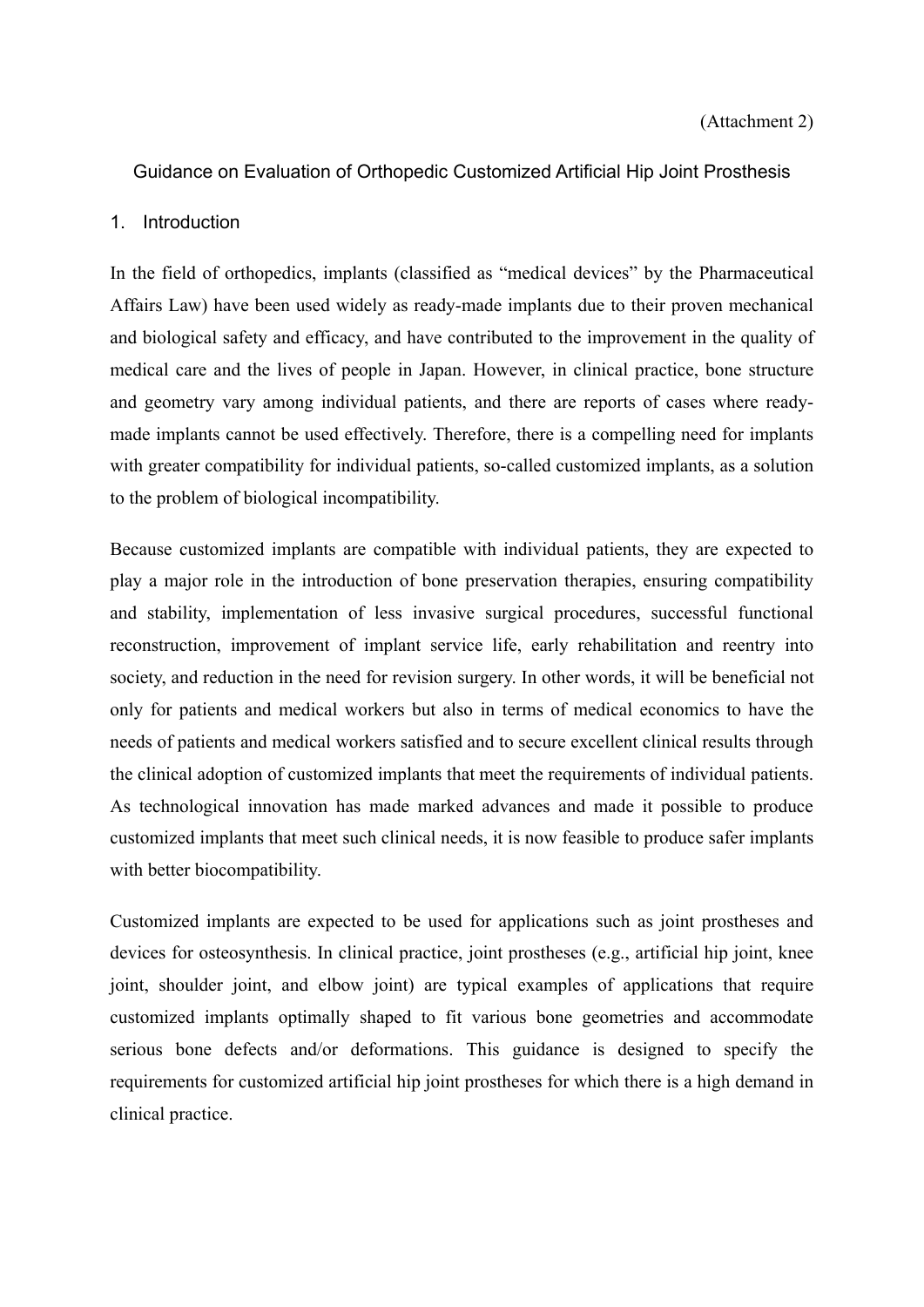### 2. Scope

Among orthopedic implants, the scope of this guidance is artificial hip joint prostheses (including femoral head prosthesis). In this guidance, a customized artificial hip joint prosthesis is defined as an artificial hip joint prosthesis with improved biocompatibility and stability achieved through minimal modification to the shape of a ready-made prosthesis in order to match the bone geometry of an individual patient for whom a ready-made prosthesis is not suitable.

### 3. Role of This Guidance

In consideration of the fact that the scope is orthopedic artificial hip joint prostheses (including femoral head prosthesis) that are being developed based on the remarkable technological advances occurring in this area, this guidance is designed to indicate current issues instead of providing a comprehensive list of problems and points to consider. Therefore, it will be revised as technological innovation progresses and knowledge accumulates, and it does not mandate what information must be included in application documents for approval.

For the evaluation of customized artificial hip joint prostheses, it is necessary to have a thorough understanding of the characteristics of individual products and to handle the data in a flexible and scientifically rational manner.

It is also recommended that other relevant guidelines from both Japan and overseas should be consulted in addition to this guidance.

# 4. Contents of Written Application for Approval of Customized Artificial Hip Joint Prosthesis

### (1) Form, Structure and Mechanism

In the section "Form, Structure and Mechanism," specify the dimensional ranges in which the customized artificial hip joint prosthesis can be produced, separately from the ready-made prosthesis upon which the production of customized prosthesis is based.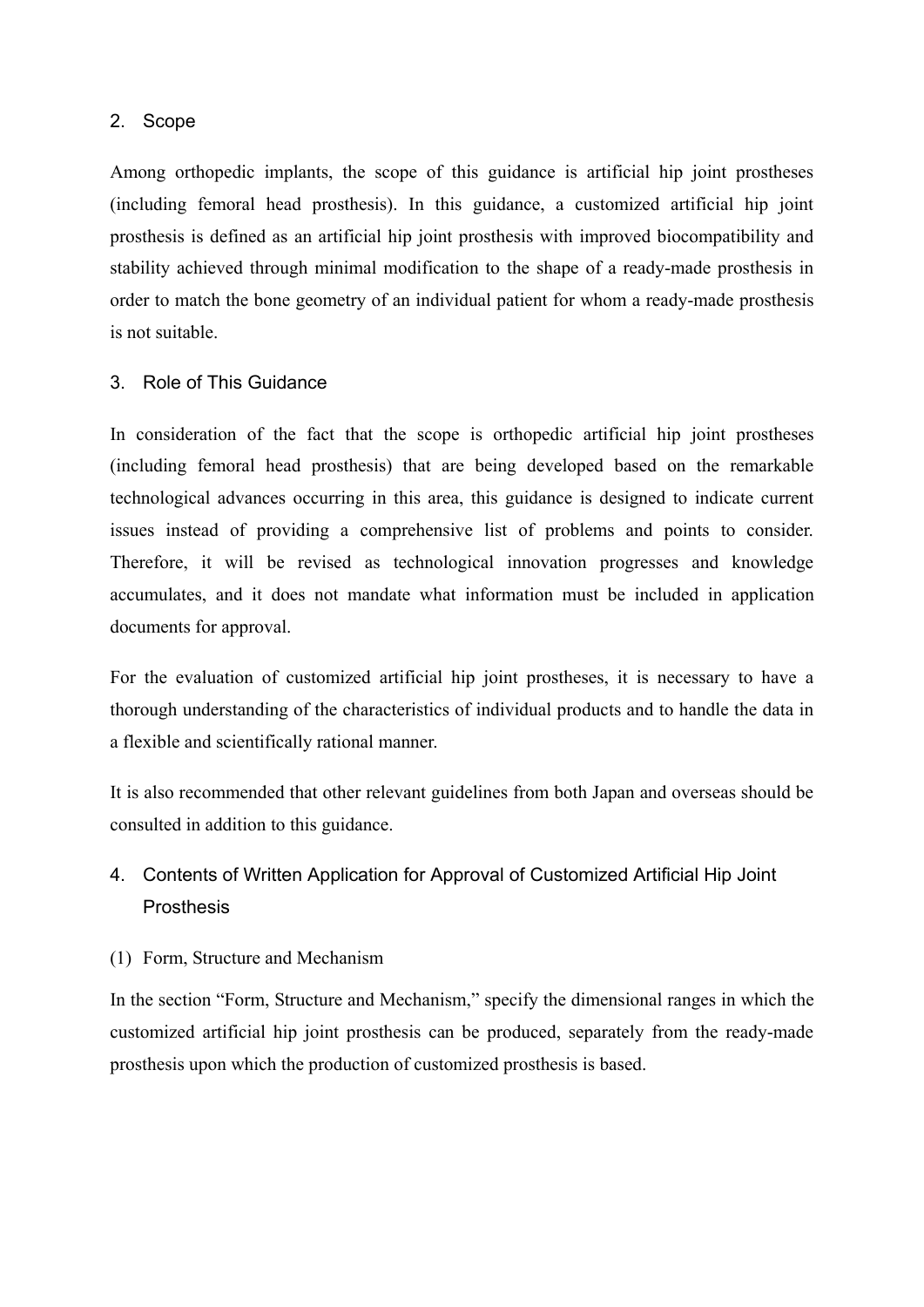### (2) Purpose of Use, Indications or Efficacy

In the section "Purpose of Use, Indications or Efficacy," specify that the customized artificial hip joint prosthesis is to be used in the following cases:

- 1) When a physician judges that a sufficient therapeutic effect cannot be obtained with a ready-made prosthesis.
- 2) When a physician judges that a more significant therapeutic effect can be obtained with a customized artificial hip joint prosthesis than with a ready-made prosthesis.

### (3) Product Specifications

In terms of production and structure, specify the technological reference data showing that the performance of the customized artificial hip joint prosthesis is equivalent to or higher than that of the corresponding ready-made prosthesis.

### (4) Other

- 1) Specify the data of the ready-made prosthesis used as the basis for producing the customized artificial hip joint prosthesis.
- 2) Attach the draft specification form prepared by a physician.

# 5. Evaluation of Customized Artificial Hip Joint Prosthesis

### (1) Evaluation of Production Technology

Specify that the production technology is equivalent to that of the corresponding ready-made prosthesis, or equivalent or superior to that of other ready-made prostheses made or supplied by your own company and which have already been approved.

### (2) Evaluation of Safety

Specify that the basic safety profile (e.g., biological safety) of the materials needed to produce the customized artificial hip joint prosthesis is equivalent or superior to that of the corresponding ready-made prosthesis. Submission of safety data on customized prostheses can be omitted if its safety can be proven using the data and scientific evidence for readymade prostheses. When it is determined that high functionality and durability are needed in clinical practice, submit the data and the scientific basis for similar biomaterials approved for use in artificial hip joint prostheses.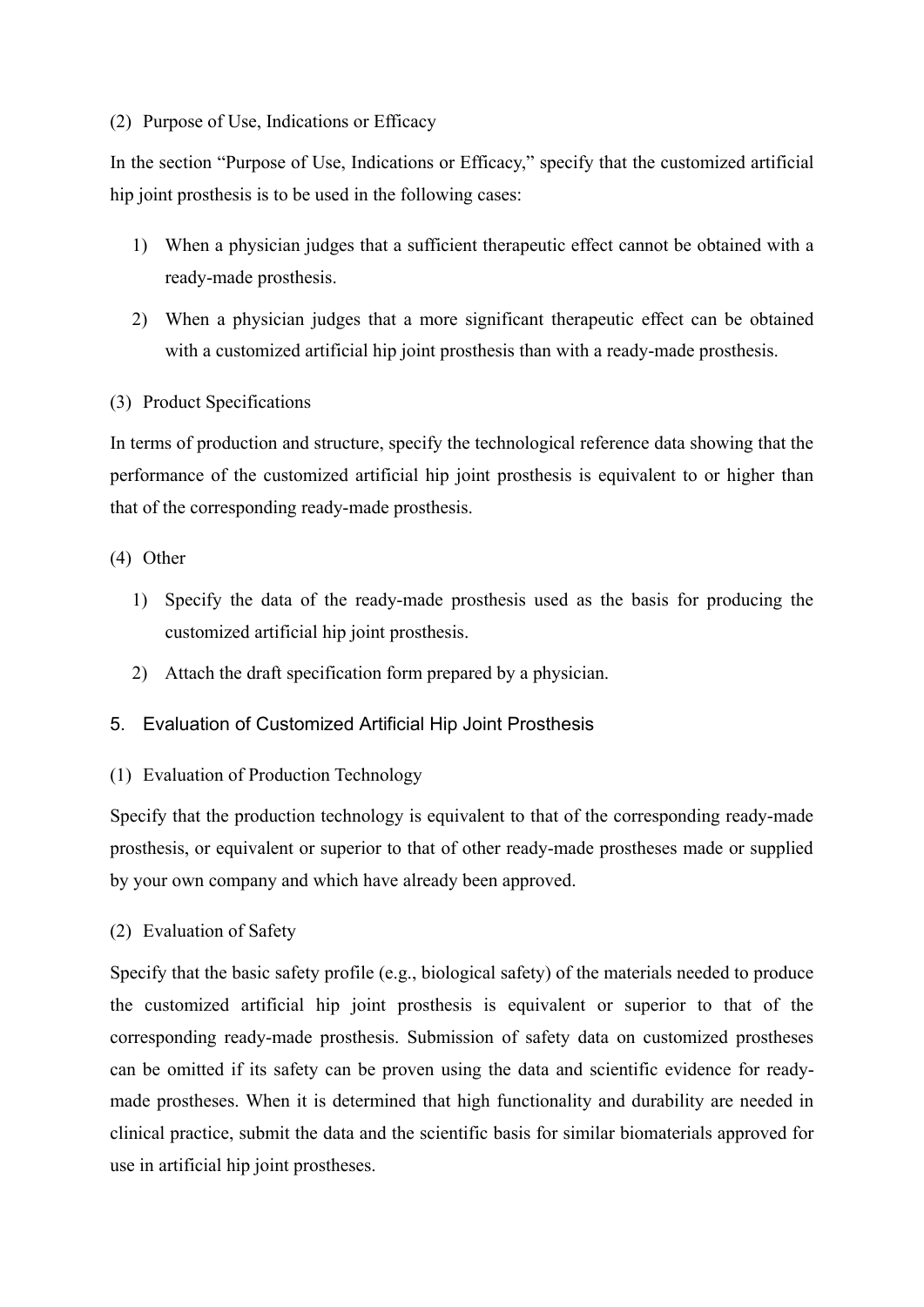#### (3) Evaluation of Mechanical Safety

Submission of mechanical safety data can be omitted if data are presented to show that the dimensions of the customized artificial hip joint prosthesis are within the range of the corresponding ready-made prosthesis, or that the mechanical safety is not inferior to that of the corresponding ready-made prosthesis.

It is possible to show that the mechanical safety is not inferior to that of ready-made prosthesis by the following methods:

- 1) When the customized artificial hip joint prosthesis is modified to make it mechanically safer than the corresponding ready-made prosthesis, mechanical safety testing can be omitted by specifying it using the Appendix listing items to be customized as a reference (test data on approved products made or supplied by your own company can also be used).
- 2) When it is necessary to modify sites subjected to a structural load, specify that mechanical safety can be guaranteed based on a mechanical test performed in accordance with some other guideline (test data on approved products made or supplied by your own company can also be used).

### 6. Preparation and Actions by Marketing Authorization Holder

The marketing authorization holder shall prepare the documents stipulated in the Ordinance on Standards for Manufacturing Control and Quality Control of Medical Devices and in vitro Diagnostic Drugs (MHLW Ministerial Ordinance No.169, 2004, "QMS Ordinance"), Ordinance on Standards for Quality Assurance for Drugs, Quasi-drugs, Cosmetics and Medical Devices (MHLW Ministerial Ordinance No.136, 2004, "GQP Ordinance"), Ordinance on Standards for Post-marketing Safety Management for Drugs, Quasi-drugs, Cosmetics and Medical Devices (MHLW Ministerial Ordinance No.135, 2004, "GVP Ordinance"), or the Ordinance on Standards for Post-marketing Survey and Examination of Medical Devices (MHLW Ministerial Ordinance No.38, 2005, "GPSP Ordinance"), and specify in the documents the following information in order to comply with these requirements.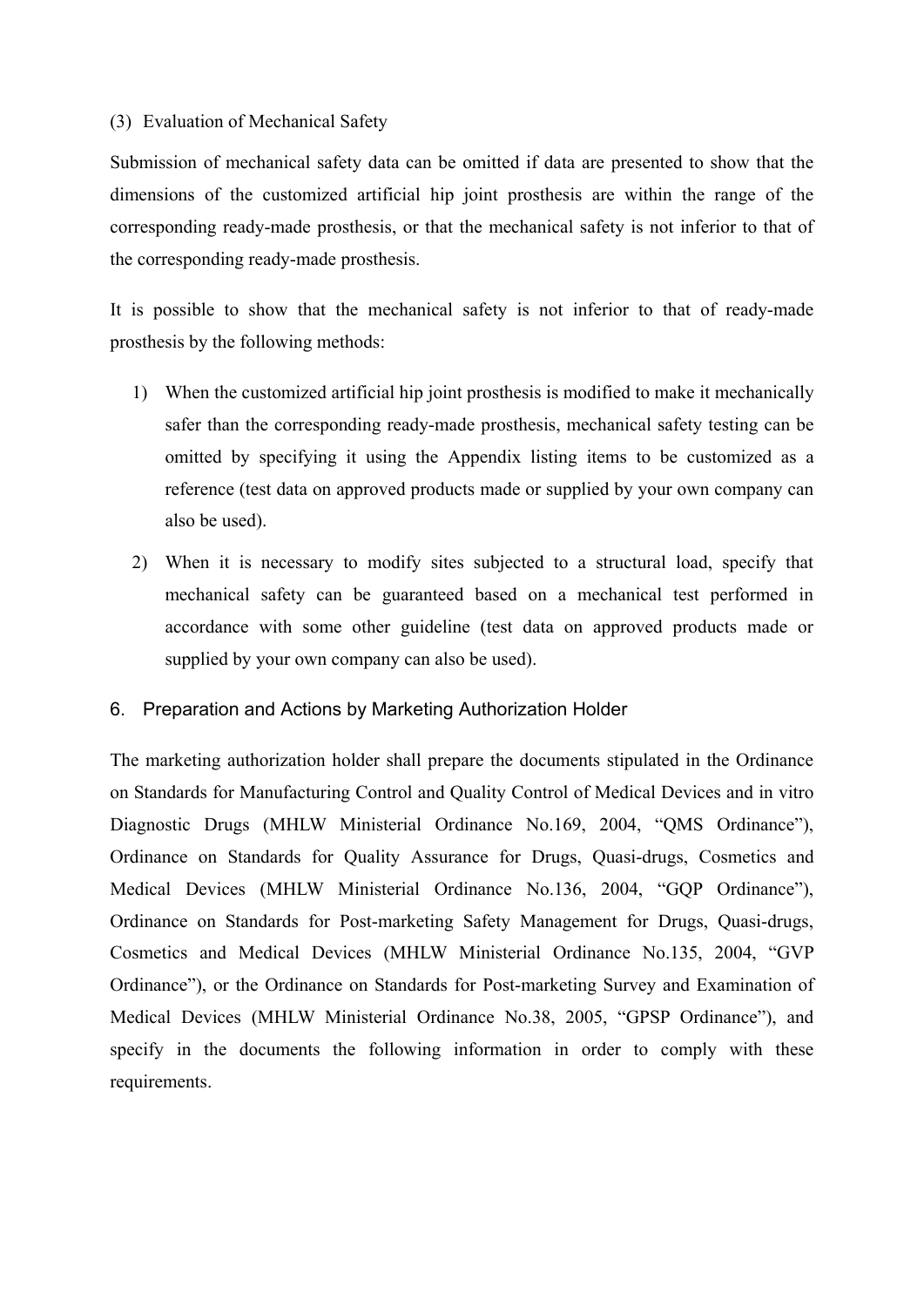### (1) Design of Customized Artificial Hip Joint Prosthesis

The marketing authorization holder shall design a customized artificial hip joint prosthesis within the range that has been approved in accordance with the written specifications prepared by a physician.

(2) Documents to be Retained by Marketing Authorization Holder

The marketing authorization holder shall keep the following documents related to the production of a customized artificial hip joint prosthesis and selling/offering it to the physician who prepared the written specifications.

- 1) Name of the physician who prepared the written specifications
- 2) Written specifications prepared by the physician (including data on the patient's bone geometry)
- 3) Documents to verify that the design is compatible with the data on bone geometry
- 4) Documents to show that the physician confirmed that the product shape conforms to the written specifications at the design stage or after the final product was made.

# (3) Evaluation of Efficacy

The marketing authorization holder shall evaluate the clinical efficacy of the customized artificial hip joint prosthesis by comparing it with the patient's bone geometry before and after implantation, in collaboration with the physician.

# (4) Post-marketing Survey

After implantation of the customized artificial hip joint prosthesis, the marketing authorization holder shall collect information on clinical outcomes and adverse events in cooperation with the physician. If necessary, a partial change application or safety measures should be taken.

# 7. Precautions for Use

The marketing authorization holder shall specify the following information in the section "Precautions for Use" or other sections.

1) The customized artificial hip joint prosthesis can be used only when the physician judges that the patient will not gain a sufficient therapeutic effect with a ready-made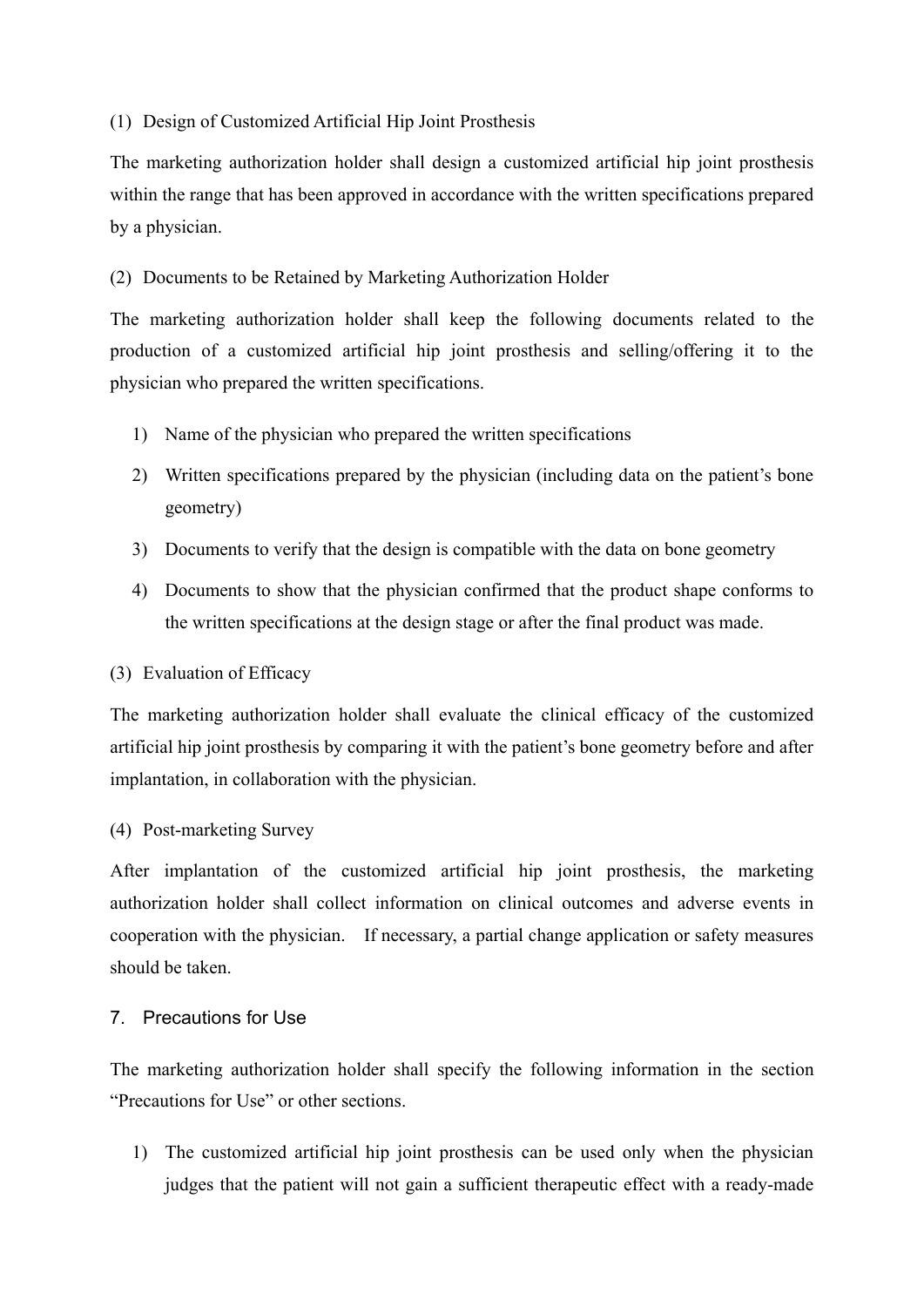prosthesis, or that the patient will have a significantly better therapeutic effect compared to a ready-made prosthesis.

- 2) The patient shall be provided with the information on the need for and clinical efficacy of a customized artificial hip joint prosthesis and give informed consent.
- 3) The attending physician shall prepare the written specifications before using a customized artificial hip joint prosthesis.
- 4) The physician shall submit the written specifications to the marketing authorization holder in order to clarify the items to be customized.
- 5) Before using the customized artificial hip joint prosthesis, the physician shall verify whether the customized artificial hip joint prosthesis meets the written specifications at the design stage or after the final product was made.
- 6) The physician shall take precautions by, for example, preparing a surgical plan that takes into consideration the option of using a ready-made prosthesis in situations where the customized artificial hip joint prosthesis cannot be used due to a product defect or clinical problem that arises during surgery.
- 7) The physician shall evaluate the clinical efficacy and collect information on adverse events in order to provide the information promptly to the marketing authorization holder.
- 8) Because the customized artificial hip joint prosthesis is designed to fit an individual patient, unused products must not be used for other patients.
- 9) The physician shall ensure that the written specifications are retained with the patient's medical records.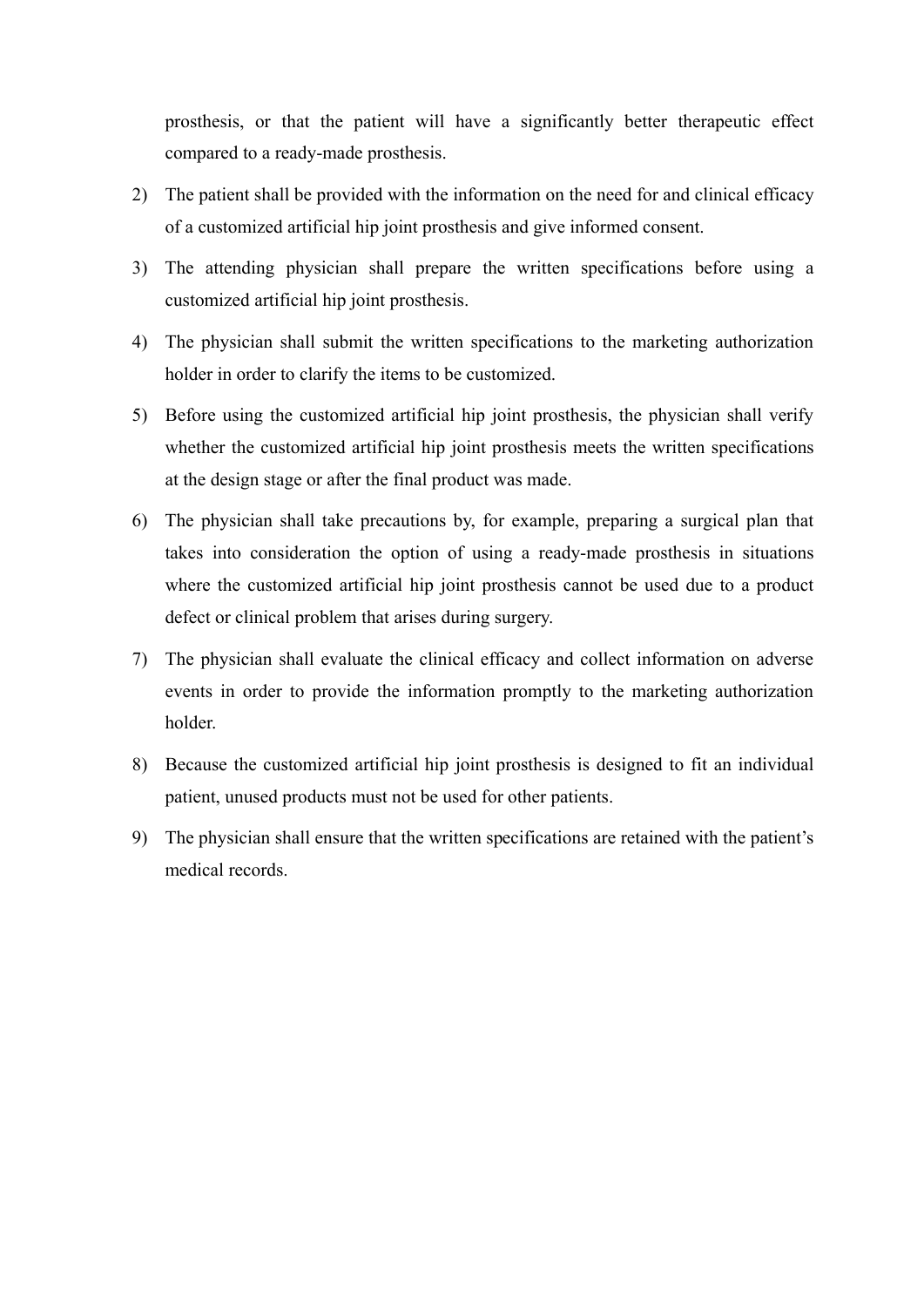Appendix. Items to be Customized

- 1. Acetabular Components
- (1) Acetabular Shell (Socket)
- Shaping (partial increase in volume aiming to achieve compatibility with bone geometry, improved support of marginal area, increased thickness, optimized diameter, optimized curvature of bone-contacting surface, and optimized area of surface treatment)
- Optimized position, number and shape of screw holes
- Optimized position and number of spikes, pegs, and fins
- (2) Cementless Polyethylene Liner
- Shaping of polyethylene material (optimized shape of marginal area and polyethylene material)
- (3) Cemented Polyethylene Socket
- Shaping of polyethylene material (optimized shape of marginal area, etc.)
- 2. Femoral Stem
- (1) Proximal Area

Cementless stem

- Shaping (optimized shape of parts in the superolateral, superomedial, superoanterior and superoposterior areas and collar shape to achieve compatibility with bone geometry)
- Optimized area of surface treatment to achieve compatibility with bone geometry
- Optimized neck length, neck-shaft angle, and anteversion angle Cemented stem
- Shaping (optimized shape of parts in the superolateral, superomedial, superoanterior and superoposterior areas and collar shape to achieve compatibility with bone geometry)
- Added surface treatment (optimized area needed to achieve cement fixation)
- Optimized neck length, neck-shaft angle, and anteversion angle
- (2) Distal Area

Cementless stem

• Shaping (optimized length, diameter and curvature of the distal area to achieve